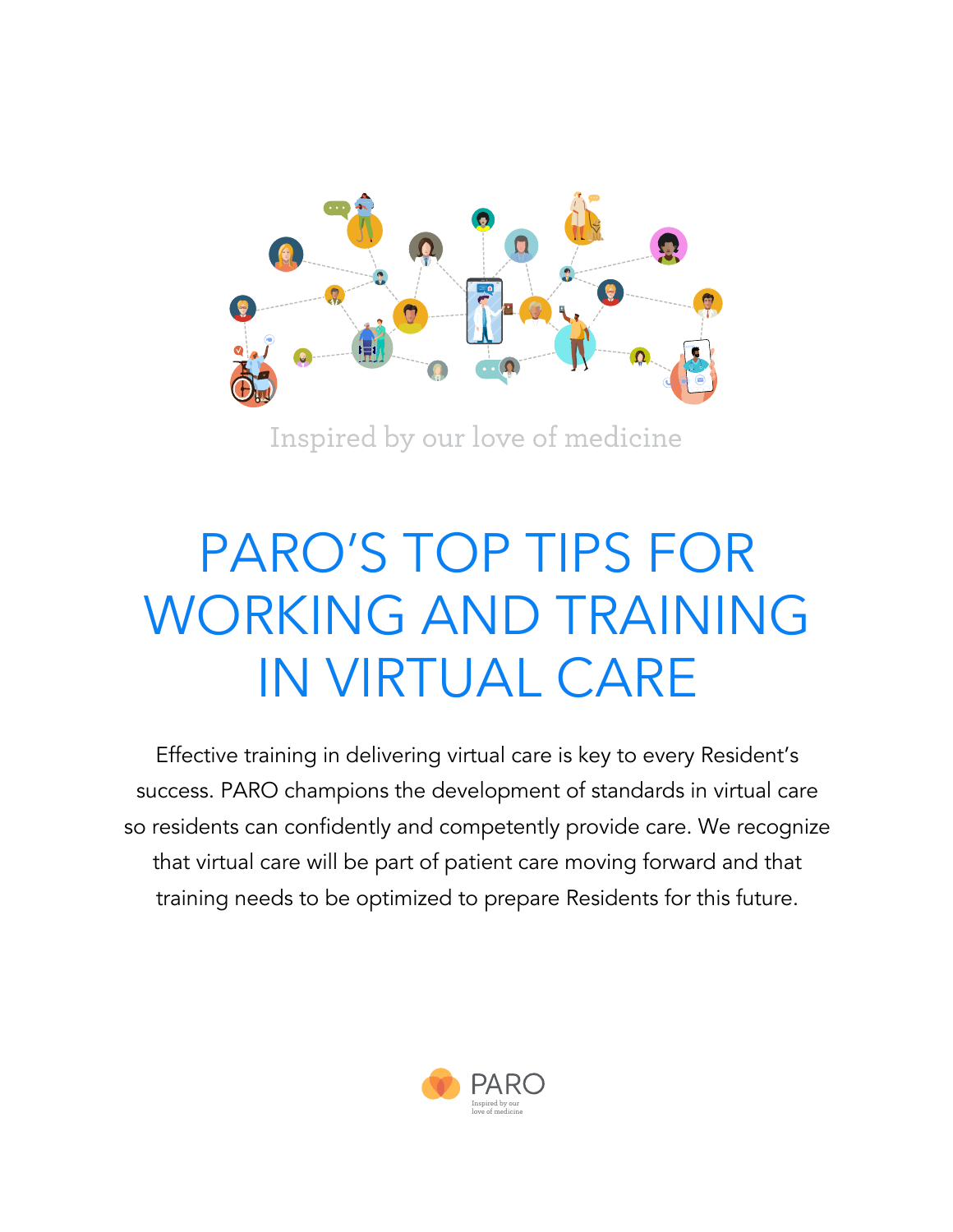#### What is virtual care? How will it impact my training?

When we refer to virtual care, we are using the CPSO Policy language that describes virtual care as "any interaction between patients and/or members of their circle of care that occurs remotely, using any form of communication or information technology, including telephone, video conferencing and digital messaging with the aim of facilitating or providing patient care."

The COVID 19 pandemic created unique challenges that accelerated how virtual care was delivered. Looking forward, it is expected that the provision of virtual care will continue to be prevalent for physicians, and skills in providing care over the phone or internet will likely be considered core competencies. It is therefore important that residency training offers opportunities to build these skills while ensuring residents are still offered the necessary training and exposure in face-to-face settings.

PARO has spoken with hundreds of residents to gain insight into their experience with virtual care. In order to support you in providing excellent virtual care, we have developed this guide with helpful tips and practical advice based on the feedback of our members.

## Safety For You And Your Patients Is The #1 Priority

- Just like when you are providing in-person care, you may face some unexpectedly acute situations in virtual settings. For this reason, we suggest you confirm your patient's physical location in case you need to contact emergency services or complete a Form 1 under the Mental Health Act.
- If you use email or text to communicate with patients, make sure you are using a secure platform. You should also make sure you inform patients about the risks of online communication of sensitive information. Communicate clearly with your patients about what type of issues they can contact you with using email or text, how long they might wait for a response, and what to do if there is an urgent issue or crisis.
- Don't forget to protect your personal information as well! If you need to call patients using your personal phone, make sure you change your caller ID to "private" in your phone settings. If you have access to administrative staff who can field emails or calls, this may be a suitable alternative to using your personal phone.

# Decoding Your Medicolegal Responsibilities

• All patients should be provided with the opportunity to provide informed consent with regards to the provision of virtual care, and this should be documented accordingly, particularly when you are seeing a patient virtually for the first time. Your clinic or supervisor may be able to provide further guidance on this matter, and some may have specific templates or forms to use. The exact information you provide to your patients may differ, but you might consider the following:

- What steps are you/your clinic or hospital taking to provide virtual care in a secure manner? For example, are your video-conferencing technologies encrypted for healthcare usage? Are you using a platform approved or recommended by one of our professional bodies?
- What steps might your patient take to protect their information? (for example, password protection on their internet connection, making sure they are in a private location).
- Have a brief discussion with your patient about the limitations of virtual care. Agree to let your patient know if you feel they need to be seen in person at a later date, or if you are concerned that they may require more urgent attention (e.g. at an emergency department). The CPSO encourages physicians to use their clinical judgment to determine whether virtual care is appropriate in a given situation.
- Virtual care may also mean that you encounter more personal health information (PHI) via email or other electronic communication. Ensure that you are using a secure email, perhaps a hospital email, to send and receive PHI when necessary, and be sure to dispose appropriately of any confidential waste that you may have in hard-copy. Avoid saving files containing PHI to your personal device.
- Note that the same standard of care applies to virtual settings as in-person settings. For example, it may be necessary to figure out the best way to do things like provide lab requisitions in the virtual setting.

## How To Get The Most Out of Virtual Care Learning Opportunities

- Discuss expectations for virtual care days with your supervisor in advance, particularly if you are seeing patients separately.
	- Ensure you have a plan for how and when appointments will be reviewed with your supervisor (after each appointment, at the end of the day, depending on training level and comfort), and how you will then communicate the plan to patients.
		- *Tip: If you are seeing a patient via a platform like Zoom with your supervisor, you can make use of the 'waiting room' function to review privately without needing to remove the patient from the Zoom call entirely.*